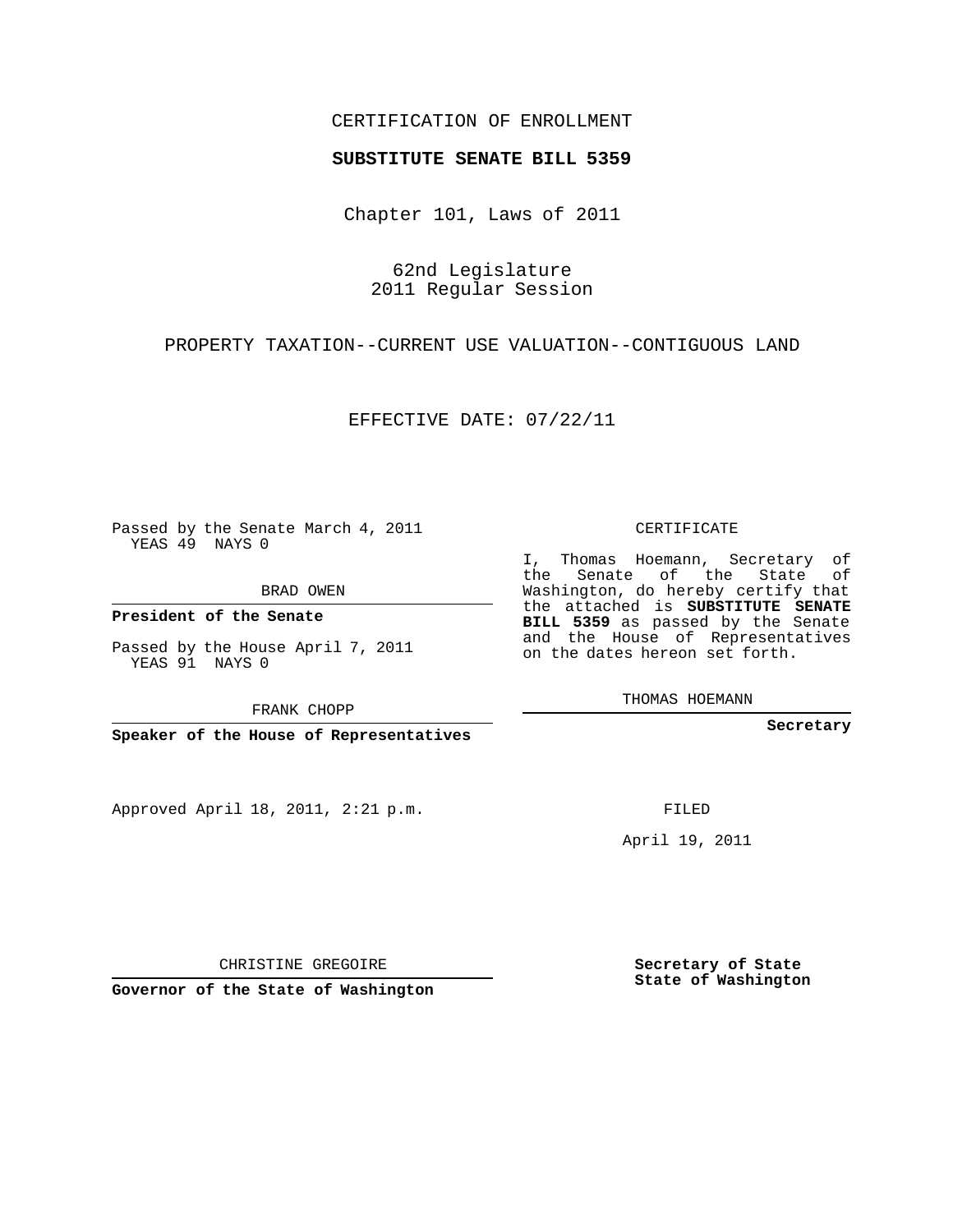## **SUBSTITUTE SENATE BILL 5359** \_\_\_\_\_\_\_\_\_\_\_\_\_\_\_\_\_\_\_\_\_\_\_\_\_\_\_\_\_\_\_\_\_\_\_\_\_\_\_\_\_\_\_\_\_

\_\_\_\_\_\_\_\_\_\_\_\_\_\_\_\_\_\_\_\_\_\_\_\_\_\_\_\_\_\_\_\_\_\_\_\_\_\_\_\_\_\_\_\_\_

Passed Legislature - 2011 Regular Session

## **State of Washington 62nd Legislature 2011 Regular Session**

**By** Senate Agriculture & Rural Economic Development (originally sponsored by Senators Morton, Swecker, Honeyford, and Schoesler)

READ FIRST TIME 02/08/11.

 AN ACT Relating to contiguous land under current use open space property tax programs; and amending RCW 84.34.020, 84.33.035, 84.33.078, and 82.04.333.

BE IT ENACTED BY THE LEGISLATURE OF THE STATE OF WASHINGTON:

 **Sec. 1.** RCW 84.34.020 and 2010 c 106 s 304 are each amended to read as follows:

 As used in this chapter, unless a different meaning is required by the context:

 (1) "Open space land" means (a) any land area so designated by an official comprehensive land use plan adopted by any city or county and zoned accordingly, or (b) any land area, the preservation of which in its present use would (i) conserve and enhance natural or scenic resources, or (ii) protect streams or water supply, or (iii) promote conservation of soils, wetlands, beaches or tidal marshes, or (iv) enhance the value to the public of abutting or neighboring parks, forests, wildlife preserves, nature reservations or sanctuaries or other open space, or (v) enhance recreation opportunities, or (vi) preserve historic sites, or (vii) preserve visual quality along highway, road, and street corridors or scenic vistas, or (viii) retain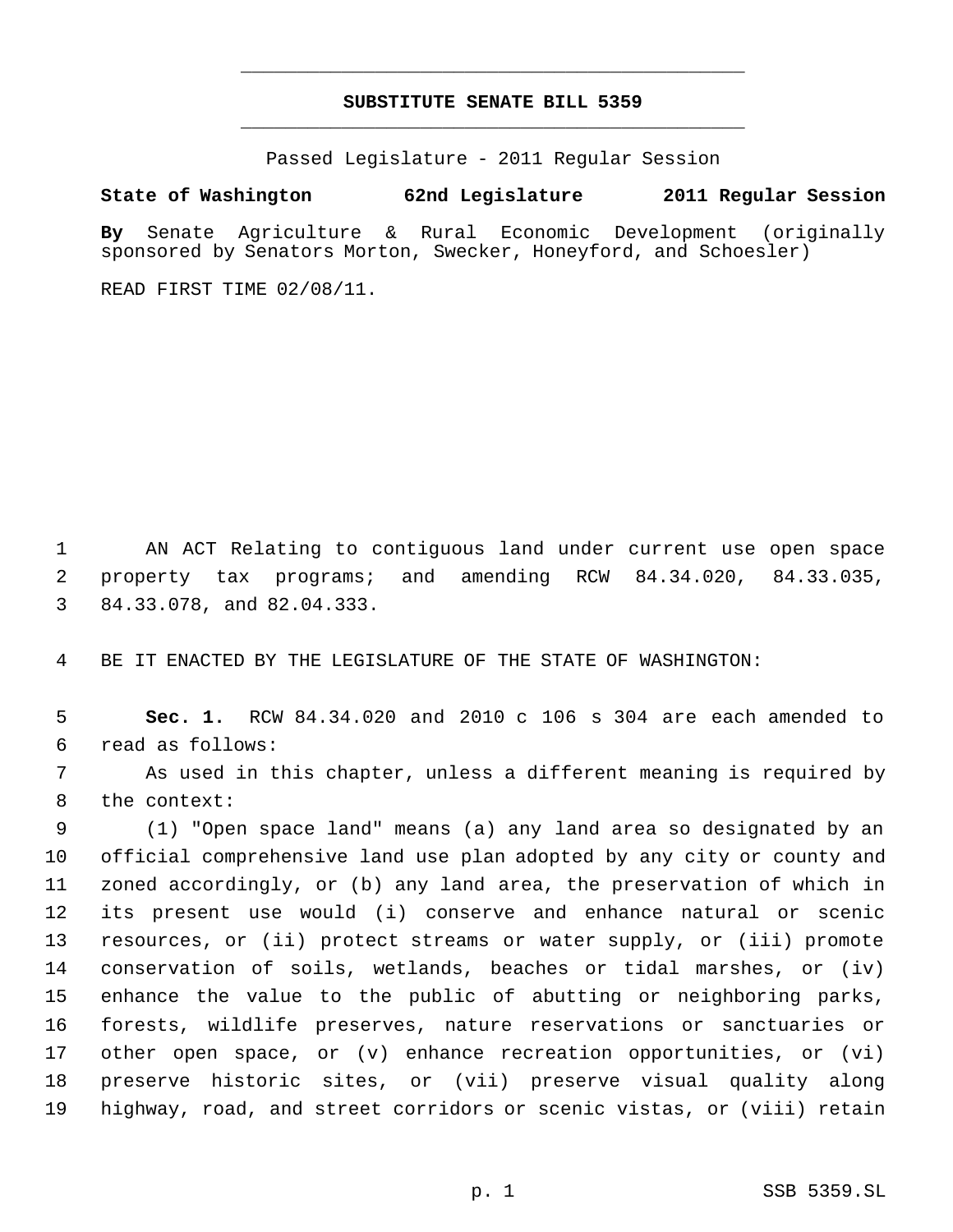in its natural state tracts of land not less than one acre situated in an urban area and open to public use on such conditions as may be reasonably required by the legislative body granting the open space classification, or (c) any land meeting the definition of farm and agricultural conservation land under subsection (8) of this section. As a condition of granting open space classification, the legislative body may not require public access on land classified under (b)(iii) of this subsection for the purpose of promoting conservation of wetlands.

(2) "Farm and agricultural land" means:

 (a) Any parcel of land that is twenty or more acres or multiple parcels of land that are contiguous and total twenty or more acres:

 (i) Devoted primarily to the production of livestock or 13 agricultural commodities for commercial purposes;

 (ii) Enrolled in the federal conservation reserve program or its successor administered by the United States department of agriculture; or

 (iii) Other similar commercial activities as may be established by rule;

 (b)(i) Any parcel of land that is five acres or more but less than twenty acres devoted primarily to agricultural uses, which has produced a gross income from agricultural uses equivalent to, as of January 1, 1993:

 (A) One hundred dollars or more per acre per year for three of the five calendar years preceding the date of application for classification under this chapter for all parcels of land that are classified under this subsection or all parcels of land for which an application for classification under this subsection is made with the granting authority prior to January 1, 1993; and

 (B) On or after January 1, 1993, two hundred dollars or more per acre per year for three of the five calendar years preceding the date of application for classification under this chapter;

 (ii) For the purposes of (b)(i) of this subsection, "gross income from agricultural uses" includes, but is not limited to, the wholesale value of agricultural products donated to nonprofit food banks or feeding programs;

 (c) Any parcel of land of less than five acres devoted primarily to agricultural uses which has produced a gross income as of January 1, 1993, of: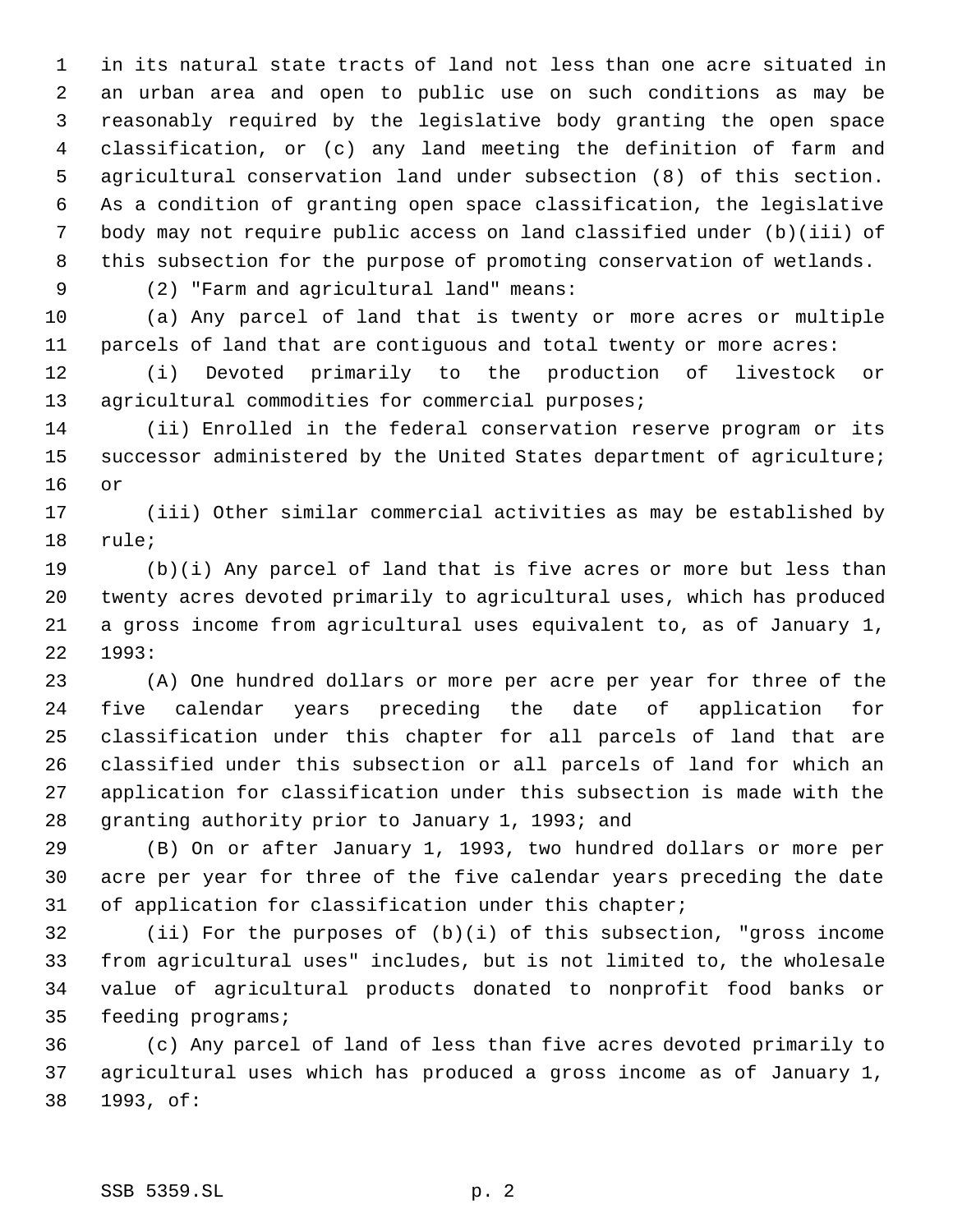(i) One thousand dollars or more per year for three of the five calendar years preceding the date of application for classification under this chapter for all parcels of land that are classified under this subsection or all parcels of land for which an application for classification under this subsection is made with the granting authority prior to January 1, 1993; and

 (ii) On or after January 1, 1993, fifteen hundred dollars or more per year for three of the five calendar years preceding the date of application for classification under this chapter. Parcels of land described in (b)(i)(A) and (c)(i) of this subsection will, upon any transfer of the property excluding a transfer to a surviving spouse or surviving state registered domestic partner, be subject to the limits 13 of  $(b)(i)(B)$  and  $(c)(ii)$  of this subsection;

 (d) Any parcel of land that is five acres or more but less than twenty acres devoted primarily to agricultural uses, which meet one of the following criteria:

 (i) Has produced a gross income from agricultural uses equivalent to two hundred dollars or more per acre per year for three of the five calendar years preceding the date of application for classification under this chapter;

 (ii) Has standing crops with an expectation of harvest within seven years, except as provided in (d)(iii) of this subsection, and a demonstrable investment in the production of those crops equivalent to one hundred dollars or more per acre in the current or previous calendar year. For the purposes of this subsection (2)(d)(ii), "standing crop" means Christmas trees, vineyards, fruit trees, or other perennial crops that: (A) Are planted using agricultural methods normally used in the commercial production of that particular crop; and (B) typically do not produce harvestable quantities in the initial years after planting; or

 (iii) Has a standing crop of short rotation hardwoods with an expectation of harvest within fifteen years and a demonstrable investment in the production of those crops equivalent to one hundred dollars or more per acre in the current or previous calendar year;

 (e) Any lands including incidental uses as are compatible with agricultural purposes, including wetlands preservation, provided such incidental use does not exceed twenty percent of the classified land and the land on which appurtenances necessary to the production,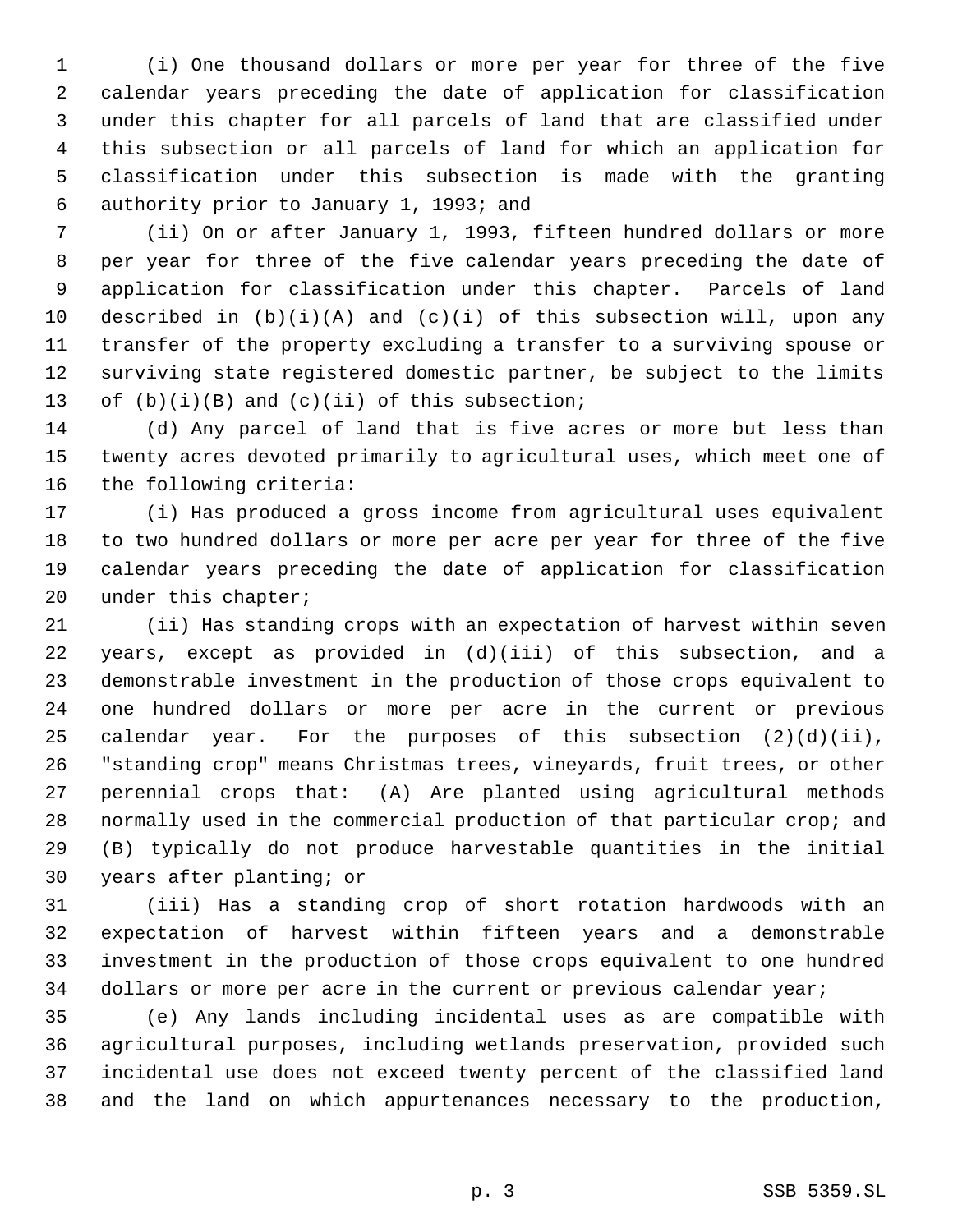preparation, or sale of the agricultural products exist in conjunction 2 with the lands producing such products. Agricultural lands ((shall)) also include any parcel of land of one to five acres, which is not contiguous, but which otherwise constitutes an integral part of farming operations being conducted on land qualifying under this section as "farm and agricultural lands";

 (f) The land on which housing for employees and the principal place of residence of the farm operator or owner of land classified pursuant to (a) of this subsection is sited if: The housing or residence is on or contiguous to the classified parcel; and the use of the housing or the residence is integral to the use of the classified land for agricultural purposes; or

 (g) Any land that is used primarily for equestrian related activities for which a charge is made, including, but not limited to, stabling, training, riding, clinics, schooling, shows, or grazing for feed and that otherwise meet the requirements of (a), (b), or (c) of this subsection.

 (3) "Timber land" means any parcel of land that is five or more acres or multiple parcels of land that are contiguous and total five or more acres which is or are devoted primarily to the growth and harvest of timber for commercial purposes. Timber land means the land only and does not include a residential homesite. The term includes land used for incidental uses that are compatible with the growing and harvesting of timber but no more than ten percent of the land may be used for such incidental uses. It also includes the land on which appurtenances necessary for the production, preparation, or sale of the timber products exist in conjunction with land producing these products.

 (4) "Current" or "currently" means as of the date on which property is to be listed and valued by the assessor.

 (5) "Owner" means the party or parties having the fee interest in land, except that where land is subject to real estate contract "owner" means the contract vendee.

 (6)(a) "Contiguous" means land adjoining and touching other property held by the same ownership. Land divided by a public road, but otherwise an integral part of a farming operation, is considered contiguous.

(b) For purposes of this subsection (6):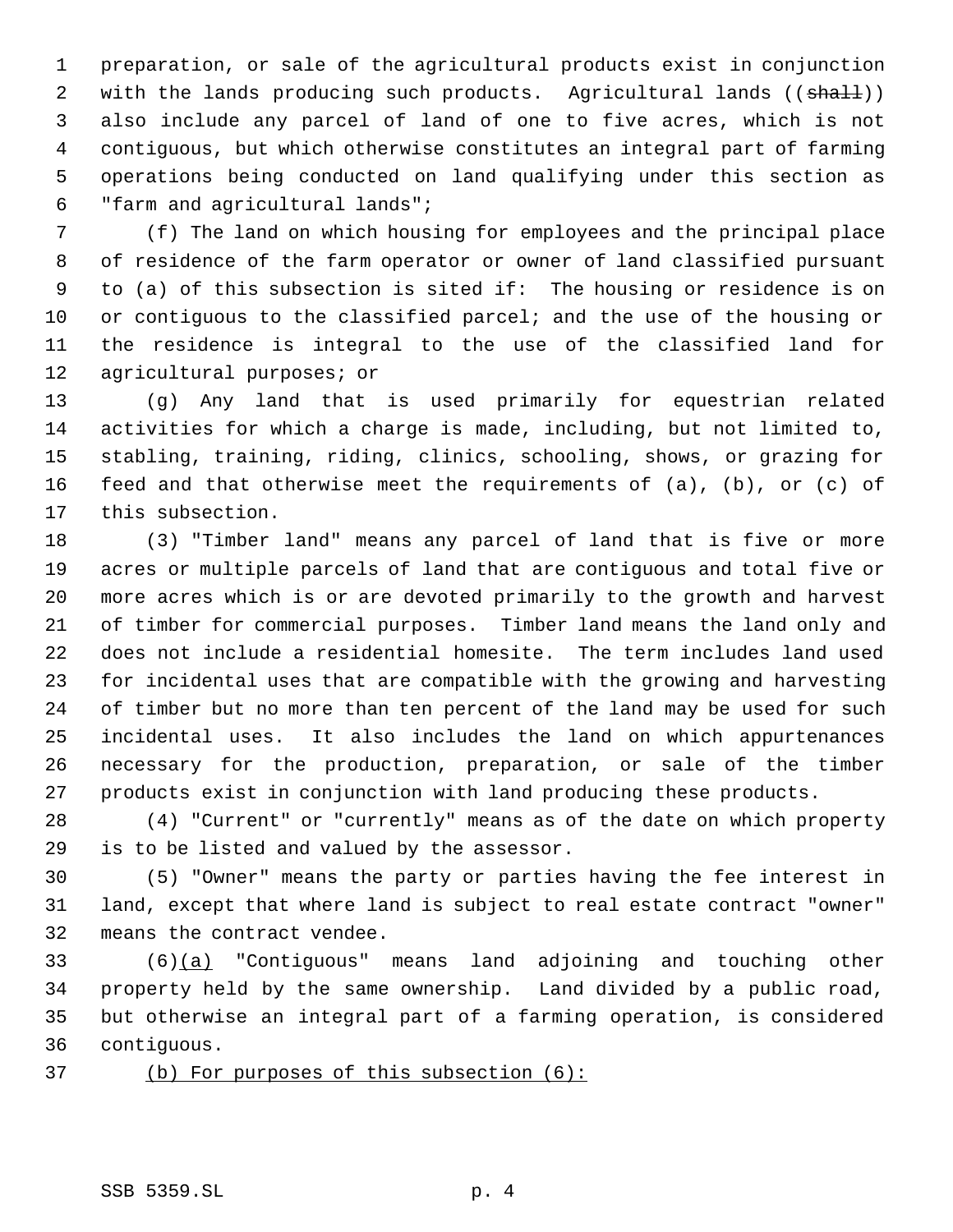| 1  | (i) "Same ownership" means owned by the same person or persons,        |
|----|------------------------------------------------------------------------|
| 2  | except that parcels owned by different persons are deemed held by the  |
| 3  | same ownership if the parcels are:                                     |
| 4  | (A) Managed as part of a single operation; and                         |
| 5  | $(B)$ Owned by:                                                        |
| 6  | (I) Members of the same family;                                        |
| 7  | (II) Legal entities that are wholly owned by members of the same       |
| 8  | family; or                                                             |
| 9  | (III) An individual who owns at least one of the parcels and a         |
| 10 | legal entity or entities that own the other parcel or parcels if the   |
| 11 | entity or entities are wholly owned by that individual, members of his |
| 12 | or her family, or that individual and members of his or her family.    |
| 13 | (ii) "Family" includes only:                                           |
| 14 | (A) An individual and his or her spouse or domestic partner, child,    |
| 15 | stepchild, adopted child, grandchild, parent, stepparent, grandparent, |
| 16 | cousin, or sibling;                                                    |
| 17 | <u>(B) The spouse or domestic partner of an individual's child,</u>    |
| 18 | stepchild, adopted child, grandchild, parent, stepparent, grandparent, |
| 19 | cousin, or sibling;                                                    |
| 20 | <u>(C) A child, stepchild, adopted child, grandchild, parent,</u>      |
| 21 | stepparent, grandparent, cousin, or sibling of the individual's spouse |
| 22 | or the individual's domestic partner; and                              |
| 23 | (D) The spouse or domestic partner of any individual described in      |
| 24 | $(b)(ii)(C)$ of this subsection $(6)$ .                                |
| 25 | (7) "Granting authority" means the appropriate agency or official      |
| 26 | who acts on an application for classification of land pursuant to this |
| 27 | chapter.                                                               |
| 28 | (8) "Farm and agricultural conservation land" means either:            |
| 29 | (a) Land that was previously classified under subsection (2) of        |
| 30 | this section, that no longer meets the criteria of subsection (2) of   |
| 31 | this section, and that is reclassified under subsection (1) of this    |
| 32 | section; or                                                            |
| 33 | (b) Land that is traditional farmland that is not classified under     |
| 34 | chapter 84.33 or 84.34 RCW, that has not been irrevocably devoted to a |
| 35 | use inconsistent with agricultural uses, and that has a high potential |
| 36 | for returning to commercial agriculture.                               |
|    |                                                                        |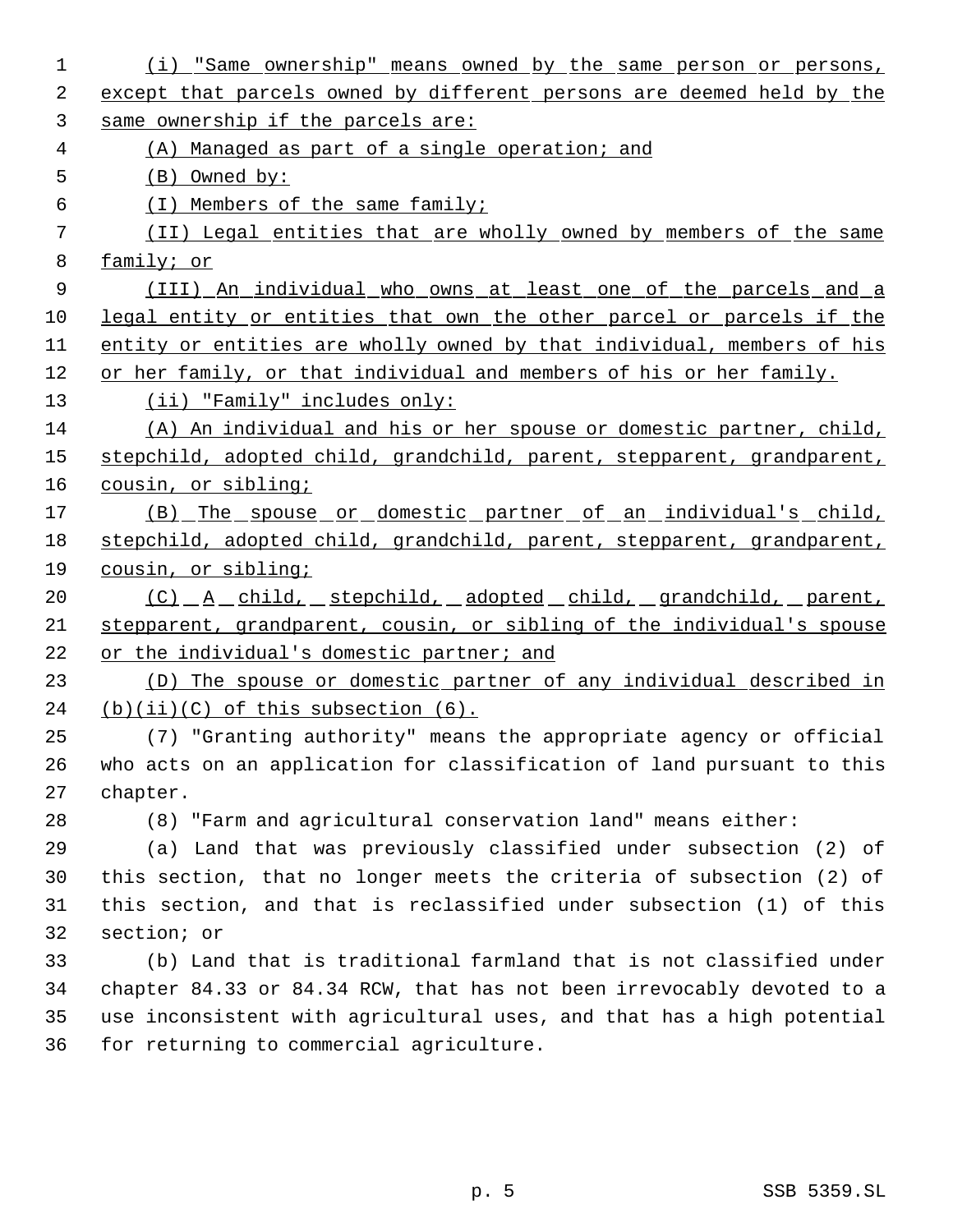**Sec. 2.** RCW 84.33.035 and 2004 c 177 s 1 are each amended to read as follows:

 Unless the context clearly requires otherwise, the definitions in this section apply throughout this chapter.

 (1) "Agricultural methods" means the cultivation of trees that are grown on land prepared by intensive cultivation and tilling, such as irrigating, plowing, or turning over the soil, and on which all unwanted plant growth is controlled continuously for the exclusive purpose of raising trees such as Christmas trees and short-rotation hardwoods.

 (2) "Average rate of inflation" means the annual rate of inflation as determined by the department averaged over the period of time as 13 provided in RCW 84.33.220 (1) and (2). This rate ((shall)) must be published in the state register by the department not later than January 1st of each year for use in that assessment year.

 (3) "Composite property tax rate" for a county means the total amount of property taxes levied upon forest lands by all taxing districts in the county other than the state, divided by the total assessed value of all forest land in the county.

 (4) "Contiguous" means land adjoining and touching other property 21 held by the same ownership. Land divided by a public road, but 22 otherwise an integral part of a timber growing and harvesting 23 operation, is considered contiguous. Solely for the purposes of this 24 subsection (4), "same ownership" has the same meaning as in RCW 84.34.020(6).

 (5) "Forest land" is synonymous with "designated forest land" and means any parcel of land that is twenty or more acres or multiple parcels of land that are contiguous and total twenty or more acres that is or are devoted primarily to growing and harvesting timber. Designated forest land means the land only and does not include a residential homesite. The term includes land used for incidental uses that are compatible with the growing and harvesting of timber but no more than ten percent of the land may be used for such incidental uses. It also includes the land on which appurtenances necessary for the production, preparation, or sale of the timber products exist in conjunction with land producing these products.

37 ( $(\frac{5}{1})$ ) (6) "Harvested" means the time when in the ordinary course of business the quantity of timber by species is first definitely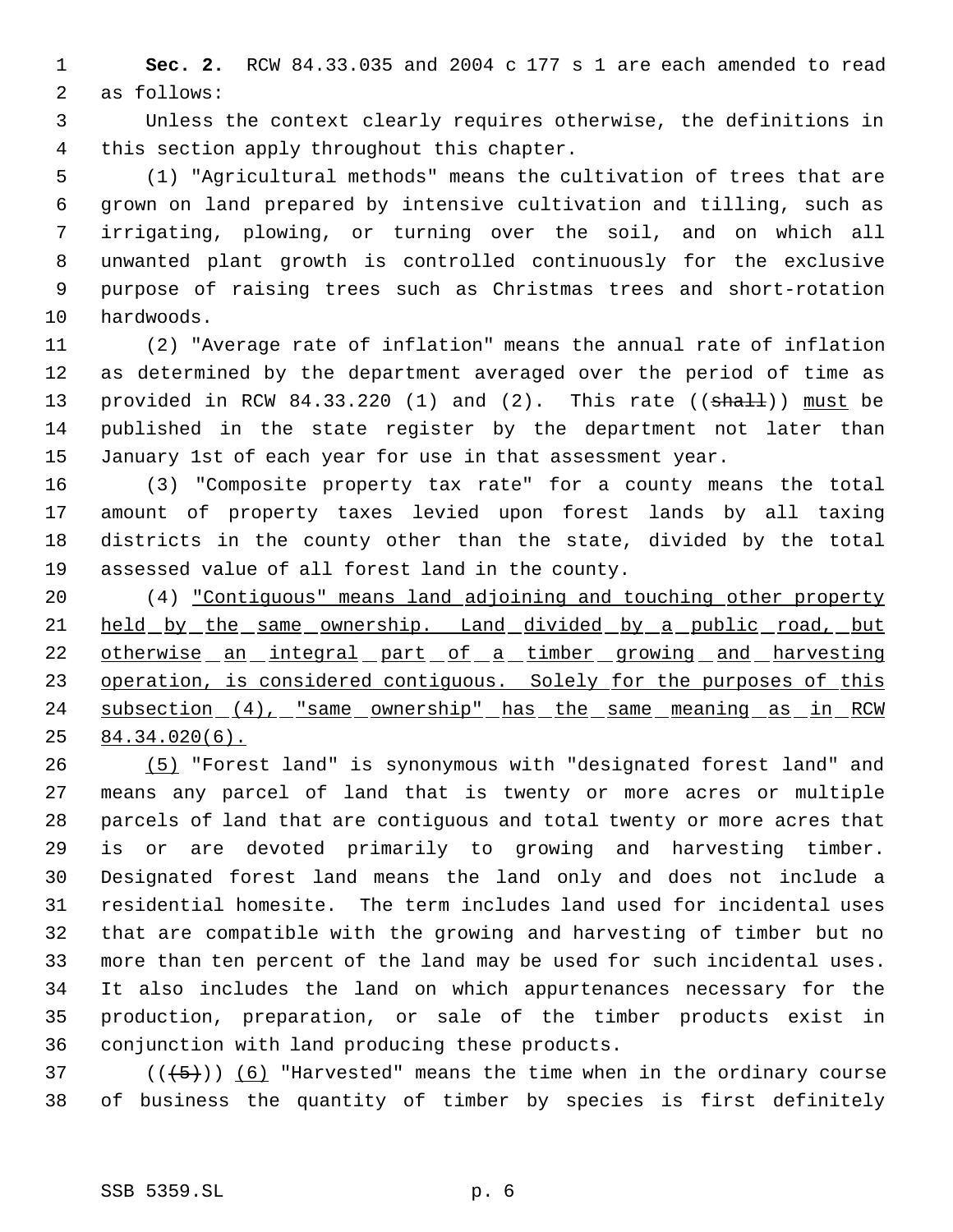1 determined. The amount harvested ((shall)) must be determined by the Scribner Decimal C Scale or other prevalent measuring practice adjusted to arrive at substantially equivalent measurements, as approved by the department.

 $((+6))$   $(7)$  "Harvester" means every person who from the person's own land or from the land of another under a right or license granted by lease or contract, either directly or by contracting with others for the necessary labor or mechanical services, fells, cuts, or takes timber for sale or for commercial or industrial use. When the United States or any instrumentality thereof, the state, including its departments and institutions and political subdivisions, or any municipal corporation therein so fells, cuts, or takes timber for sale or for commercial or industrial use, the harvester is the first person 14 other than the United States or any instrumentality thereof, the state, including its departments and institutions and political subdivisions, or any municipal corporation therein, who acquires title to or a possessory interest in the timber. The term "harvester" does not include persons performing under contract the necessary labor or mechanical services for a harvester.

 $((+7))$   $(8)$  "Harvesting and marketing costs" means only those costs directly associated with harvesting the timber from the land and delivering it to the buyer and may include the costs of disposing of logging residues. Any other costs that are not directly and exclusively related to harvesting and marketing of the timber, such as costs of permanent roads or costs of reforesting the land following harvest, are not harvesting and marketing costs.

 $((+8))$  (9) "Incidental use" means a use of designated forest land that is compatible with its purpose for growing and harvesting timber. An incidental use may include a gravel pit, a shed or land used to store machinery or equipment used in conjunction with the timber enterprise, and any other use that does not interfere with or indicate that the forest land is no longer primarily being used to grow and harvest timber.

 ( $(\overline{(+9)})$   $(10)$  "Local government" means any city, town, county, water-sewer district, public utility district, port district, irrigation district, flood control district, or any other municipal corporation, quasi-municipal corporation, or other political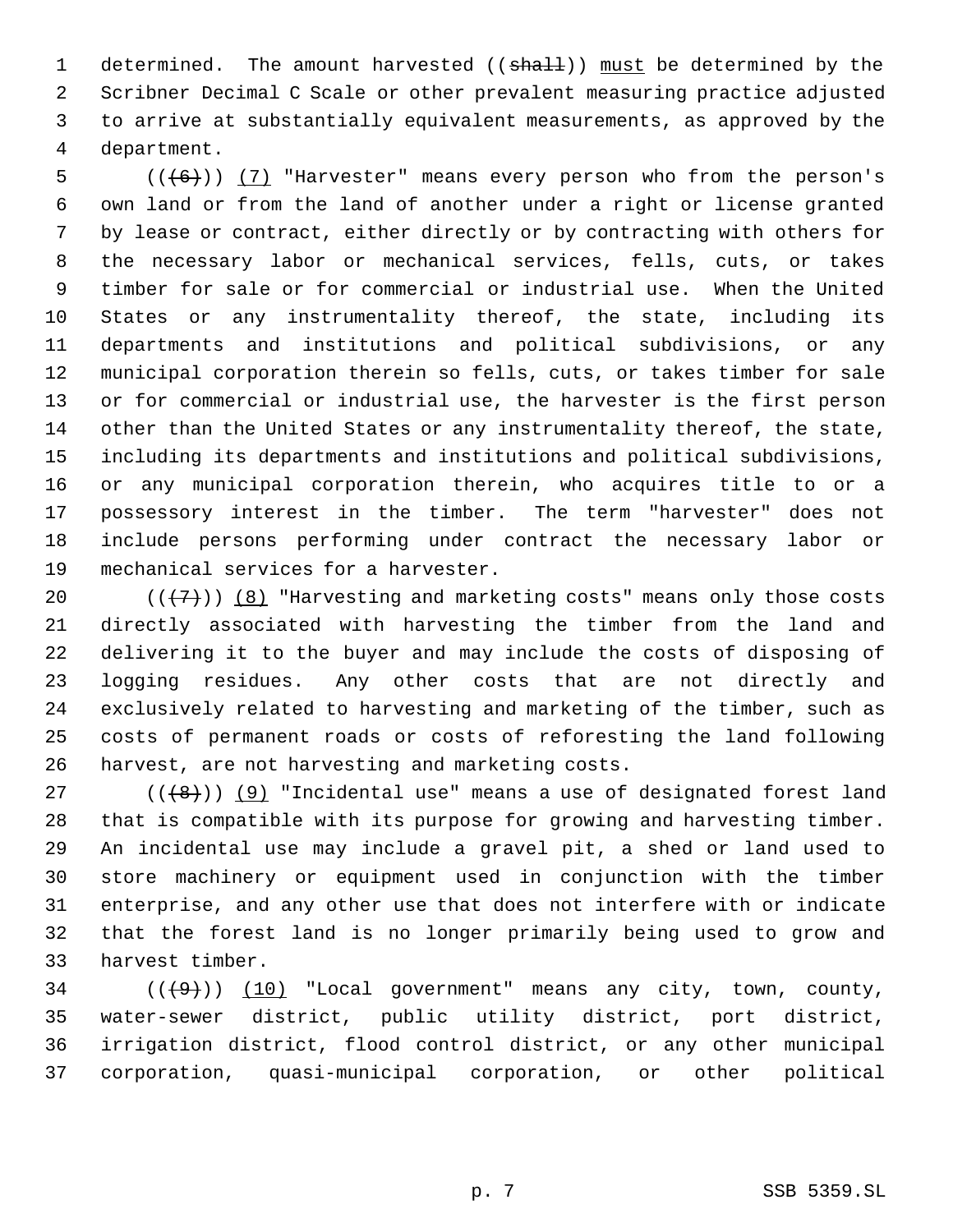subdivision authorized to levy special benefit assessments for sanitary or storm sewerage systems, domestic water supply or distribution systems, or road construction or improvement purposes.

  $((+10))$   $(11)$  "Local improvement district" means any local improvement district, utility local improvement district, local utility district, road improvement district, or any similar unit created by a local government for the purpose of levying special benefit assessments against property specially benefited by improvements relating to the districts.

10  $((+11))$   $(12)$  "Owner" means the party or parties having the fee interest in land, except where land is subject to a real estate contract "owner" means the contract vendee.

 $((+12))$   $(13)$  "Primarily" or "primary use" means the existing use of the land is so prevalent that when the characteristic use of the land is evaluated any other use appears to be conflicting or nonrelated.

17  $((+13))$   $(14)$  "Short-rotation hardwoods" means hardwood trees, such as but not limited to hybrid cottonwoods, cultivated by agricultural methods in growing cycles shorter than fifteen years.

 $((+14))$   $(15)$  "Small harvester" means every person who from his or her own land or from the land of another under a right or license granted by lease or contract, either directly or by contracting with others for the necessary labor or mechanical services, fells, cuts, or takes timber for sale or for commercial or industrial use in an amount not exceeding two million board feet in a calendar year. When the United States or any instrumentality thereof, the state, including its departments and institutions and political subdivisions, or any municipal corporation therein so fells, cuts, or takes timber for sale or for commercial or industrial use, not exceeding these amounts, the small harvester is the first person other than the United States or any instrumentality thereof, the state, including its departments and institutions and political subdivisions, or any municipal corporation therein, who acquires title to or a possessory interest in the timber. Small harvester does not include persons performing under contract the necessary labor or mechanical services for a harvester, and it does not include the harvesters of Christmas trees or short-rotation hardwoods.

 ( $(\overline{(+15)})$ ) (16) "Special benefit assessments" means special assessments levied or capable of being levied in any local improvement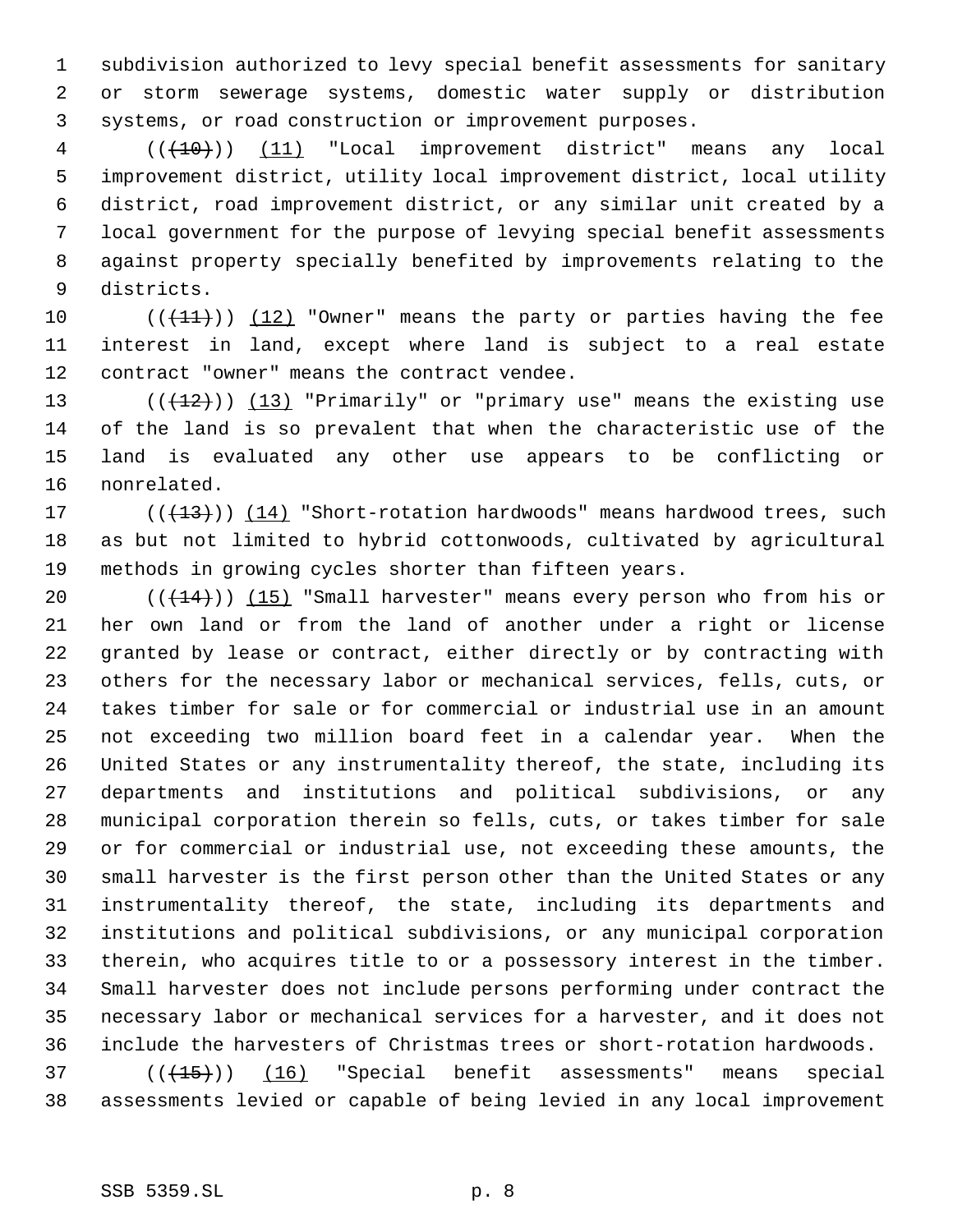district or otherwise levied or capable of being levied by a local government to pay for all or part of the costs of a local improvement and which may be levied only for the special benefits to be realized by property by reason of that local improvement.

5 (( $(16)$ )) (17) "Stumpage value of timber" means the appropriate stumpage value shown on tables prepared by the department under RCW 7 84.33.091( $(-$ provided that)). However, for timber harvested from public land and sold under a competitive bidding process, stumpage 9 value ((shall)) means the actual amount paid to the seller in cash or other consideration. The stumpage value of timber from public land does not include harvesting and marketing costs if the timber from public land is harvested by, or under contract for, the United States or any instrumentality of the United States, the state, including its departments and institutions and political subdivisions, or any municipal corporation therein. Whenever payment for the stumpage 16 includes considerations other than cash, the value ((shall be)) is the fair market value of the other consideration. If the other 18 consideration is permanent roads, the value of the roads ((shall)) must be the appraised value as appraised by the seller.

20  $((+17))$   $(18)$  "Timber" means forest trees, standing or down, on privately or publicly owned land, and except as provided in RCW 84.33.170 includes Christmas trees and short-rotation hardwoods.

 $((+18))$   $(19)$  "Timber assessed value" for a county means the sum of: (a) The total stumpage value of timber harvested from publicly owned land in the county multiplied by the public timber ratio, plus; (b) the total stumpage value of timber harvested from privately owned land in the county multiplied by the private timber ratio. The numerator of the public timber ratio is the rate of tax imposed by the county under RCW 84.33.051 on public timber harvests for the year of the calculation. The numerator of the private timber ratio is the rate of tax imposed by the county under RCW 84.33.051 on private timber harvests for the year of the calculation. The denominator of the private timber ratio and the public timber ratio is the composite property tax rate for the county for taxes due in the year of the calculation, expressed as a percentage of assessed value. The 36 department ((shall)) must use the stumpage value of timber harvested during the most recent four calendar quarters for which the information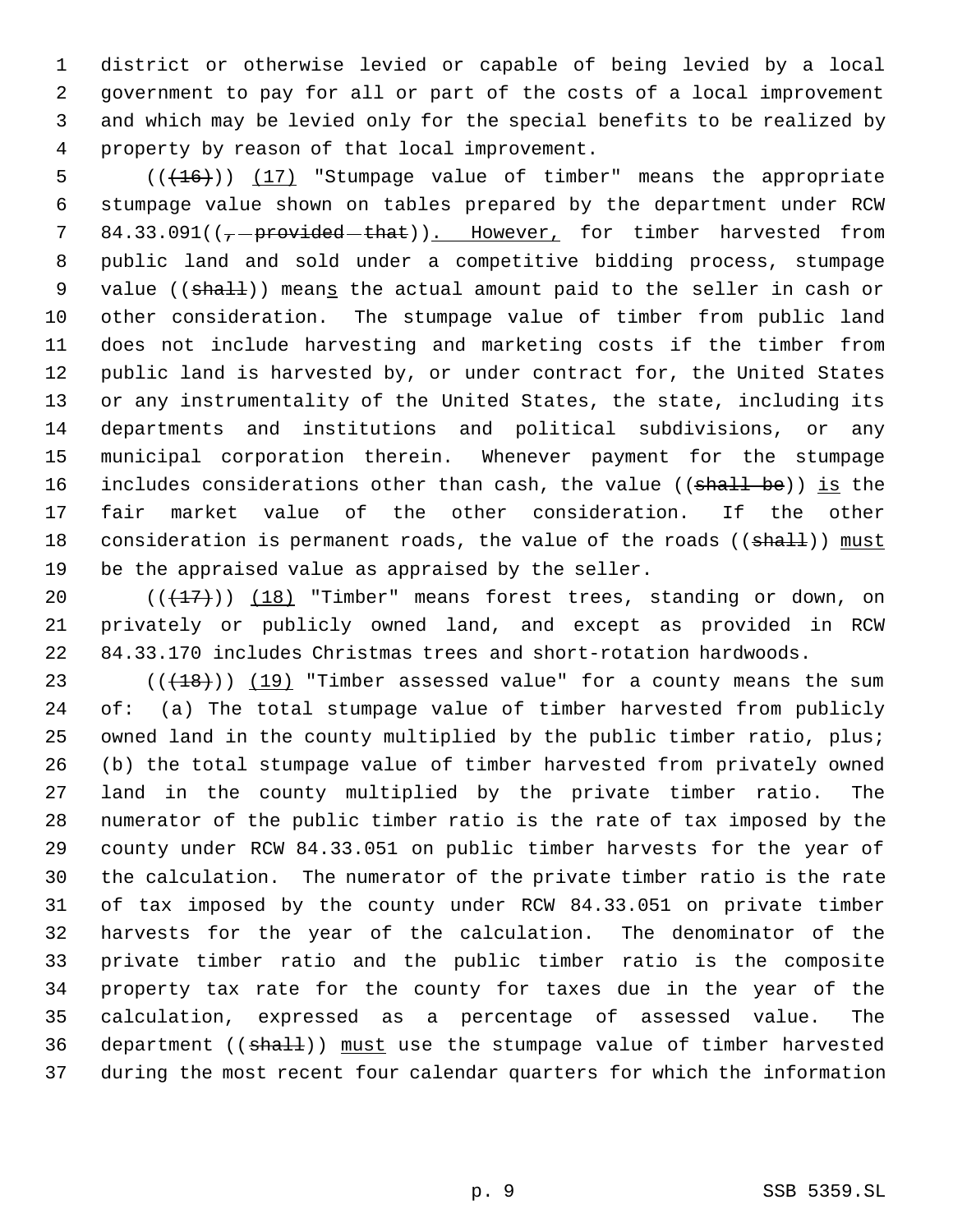1 is available. The department ((shall)) must calculate the timber assessed value for each county before October 1st of each year.

 ( $(\frac{19}{19})$ ) (20) "Timber assessed value" for a taxing district means the timber assessed value for the county multiplied by a ratio. The numerator of the ratio is the total assessed value of forest land in the taxing district. The denominator is the total assessed value of forest land in the county. As used in this section, "assessed value of forest land" means the assessed value of forest land for taxes due in the year the timber assessed value for the county is calculated plus an additional value for public forest land. The additional value for public forest land is the product of the number of acres of public forest land that are available for timber harvesting determined under RCW 84.33.089 and the average assessed value per acre of private forest land in the county.

 $((+20))$   $(21)$  "Timber management plan" means a plan prepared by a trained forester, or any other person with adequate knowledge of timber management practices, concerning the use of the land to grow and harvest timber. Such a plan includes:

(a) A legal description of the forest land;

 (b) A statement that the forest land is held in contiguous ownership of twenty or more acres and is primarily devoted to and used 22 to grow and harvest timber;

 (c) A brief description of the timber on the forest land or, if the timber on the land has been harvested, the owner's plan to restock the land with timber;

 (d) A statement about whether the forest land is also used to graze livestock;

 (e) A statement about whether the land has been used in compliance with the restocking, forest management, fire protection, insect and disease control, and forest debris provisions of Title 76 RCW; and

 (f) If the land has been recently harvested or supports a growth of brush and noncommercial type timber, a description of the owner's plan to restock the forest land within three years.

 **Sec. 3.** RCW 84.33.078 and 2004 c 177 s 4 are each amended to read as follows:

 If the timber from public land is harvested by the state, its departments and institutions and political subdivisions, or any